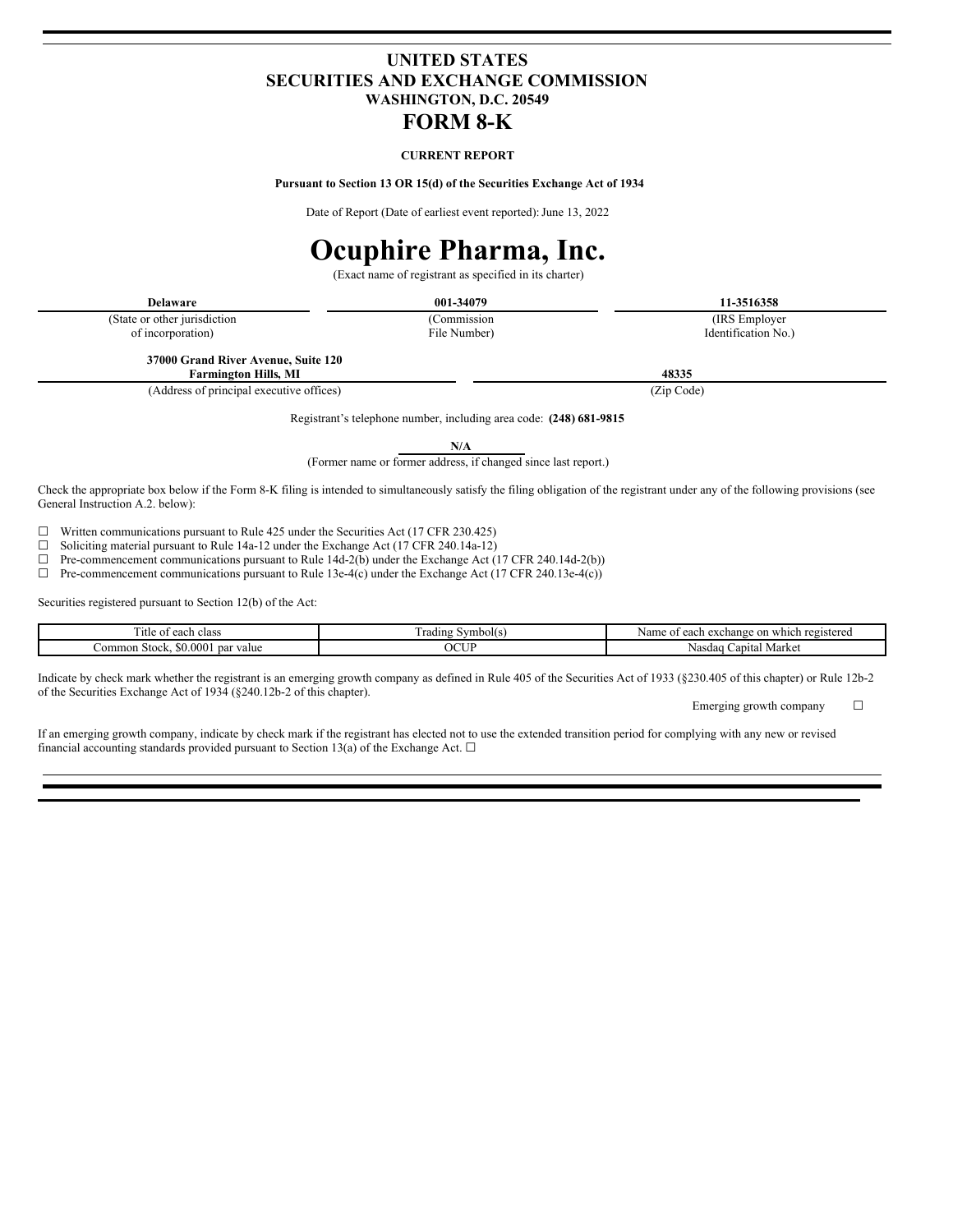#### **Item 5.03 Amendments to Articles of Incorporation or Bylaws; Change in Fiscal Year.**

On June 15, 2022, the board of directors (the "Board") of Ocuphire Pharma, Inc. (the "Company") approved a second amendment (the "Bylaws Amendment") to the Second Amended and Restated Bylaws of the Company (the "Bylaws"), effective immediately. The Bylaws Amendment amended Section 8 of ARTICLE III of the Bylaws to increase the quorum requirement for all meetings of stockholders of the Company from one-third of the voting power of the outstanding shares of stock entitled to vote to a majority of the voting power of the outstanding shares of stock entitled to vote.

The foregoing description of the Bylaws Amendment is qualified in its entirety by reference to the full text of the Bylaws Amendment, a copy of which is filed with this Current Report on Form 8-K as Exhibit 3.1.

## **Item 5.07. Submission of Matters to a Vote of Security Holders.**

At the 2022 annual meeting of stockholders of the Company held on June 13, 2022 (the "Annual Meeting"), stockholders (i) elected seven directors to the Company's Board to serve a one-year term until the 2023 annual meeting of stockholders and (ii) ratified the appointment of Ernst & Young, LLP as the Company's independent registered public accounting firm for the fiscal year ending December 31, 2022.

A total of 11,578,018 shares of the Company's common stock were present at the meeting in person or by proxy, which represents approximately 60.19% of the shares of common stock outstanding as of the record date for the Annual Meeting.

The results of the voting are shown below:

### *Proposal 1—Election of Directors*

|                        |                  |                       | <b>Broker Non-</b> |
|------------------------|------------------|-----------------------|--------------------|
| <b>Nominee</b>         | <b>Votes For</b> | <b>Votes Withheld</b> | <b>Votes</b>       |
| Mina Sooch             | 6,595,980        | 162,350               | 4,819,688          |
| Cam Gallagher          | 6,555,075        | 193,256               | 4,829,687          |
| Sean Ainsworth         | 6,441,608        | 316,723               | 4,819,687          |
| James Manuso           | 6,595,074        | 163.457               | 4.819.487          |
| <b>Richard Rodgers</b> | 6.595.181        | 163,150               | 4.819.687          |
| Susan Benton           | 6.596.181        | 162.150               | 4.819.687          |
| Jay Pepose             | 6,594,974        | 163,357               | 4,819,687          |
|                        |                  |                       |                    |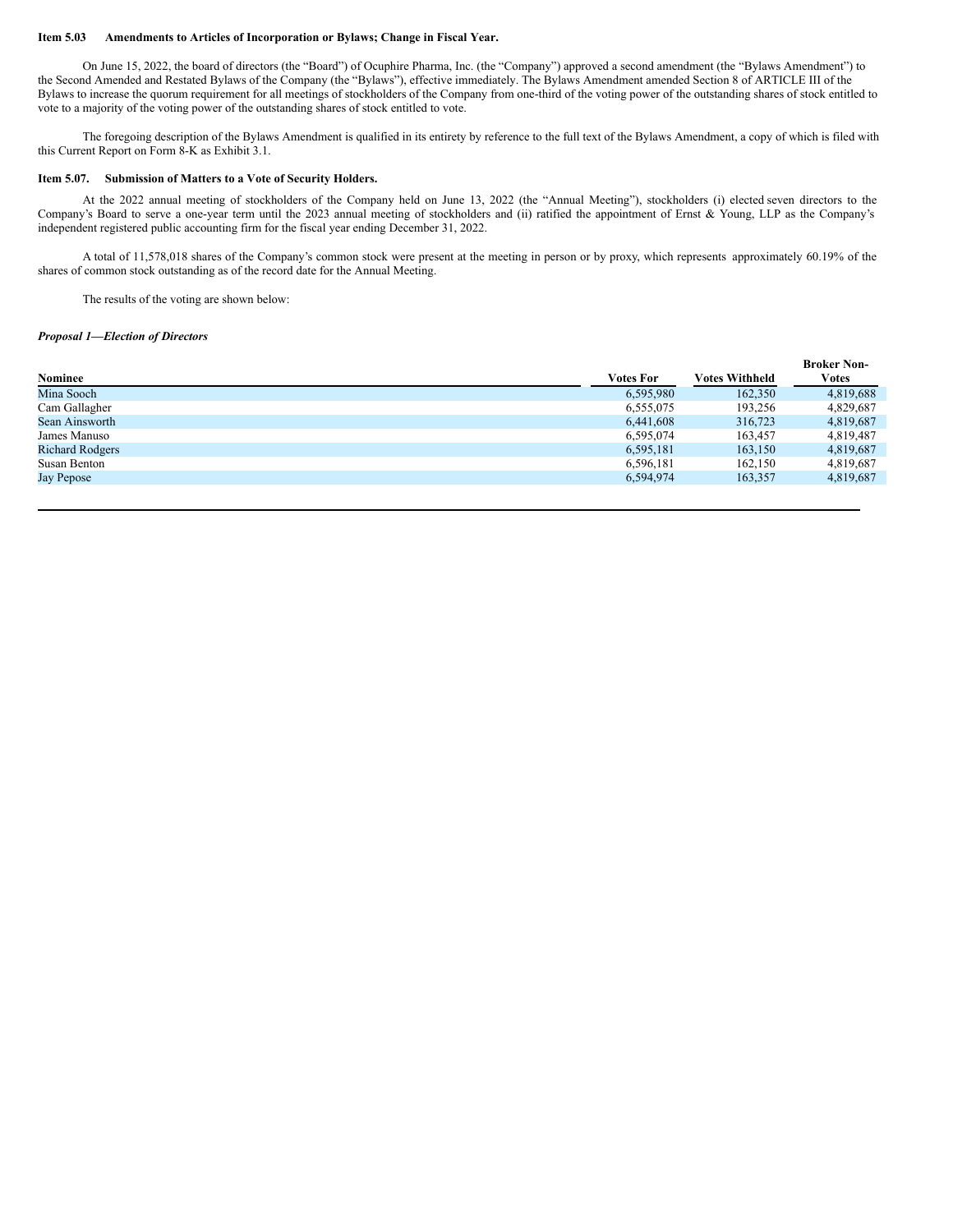*Proposal 2—Ratification of Appointment of Independent Registered Public Accounting Firm*

|                                                     | <b>Votes For</b>                                                                                                                                            | <b>Votes Against</b>       | <b>Votes Abstain</b> |
|-----------------------------------------------------|-------------------------------------------------------------------------------------------------------------------------------------------------------------|----------------------------|----------------------|
|                                                     | 11,487,772                                                                                                                                                  | 15,859                     | 74,387               |
| <b>Item 9.01 Financial Statements and Exhibits.</b> |                                                                                                                                                             |                            |                      |
| (d) Exhibits                                        |                                                                                                                                                             |                            |                      |
| Exhibit<br>Number                                   |                                                                                                                                                             | <b>Exhibit Description</b> |                      |
| 3.1<br>104                                          | Second Amendment to Second Amended and Restated Bylaws of Ocuphire Pharma, Inc.<br>Cover Page Interactive Data File (embedded within Inline XBRL document). |                            |                      |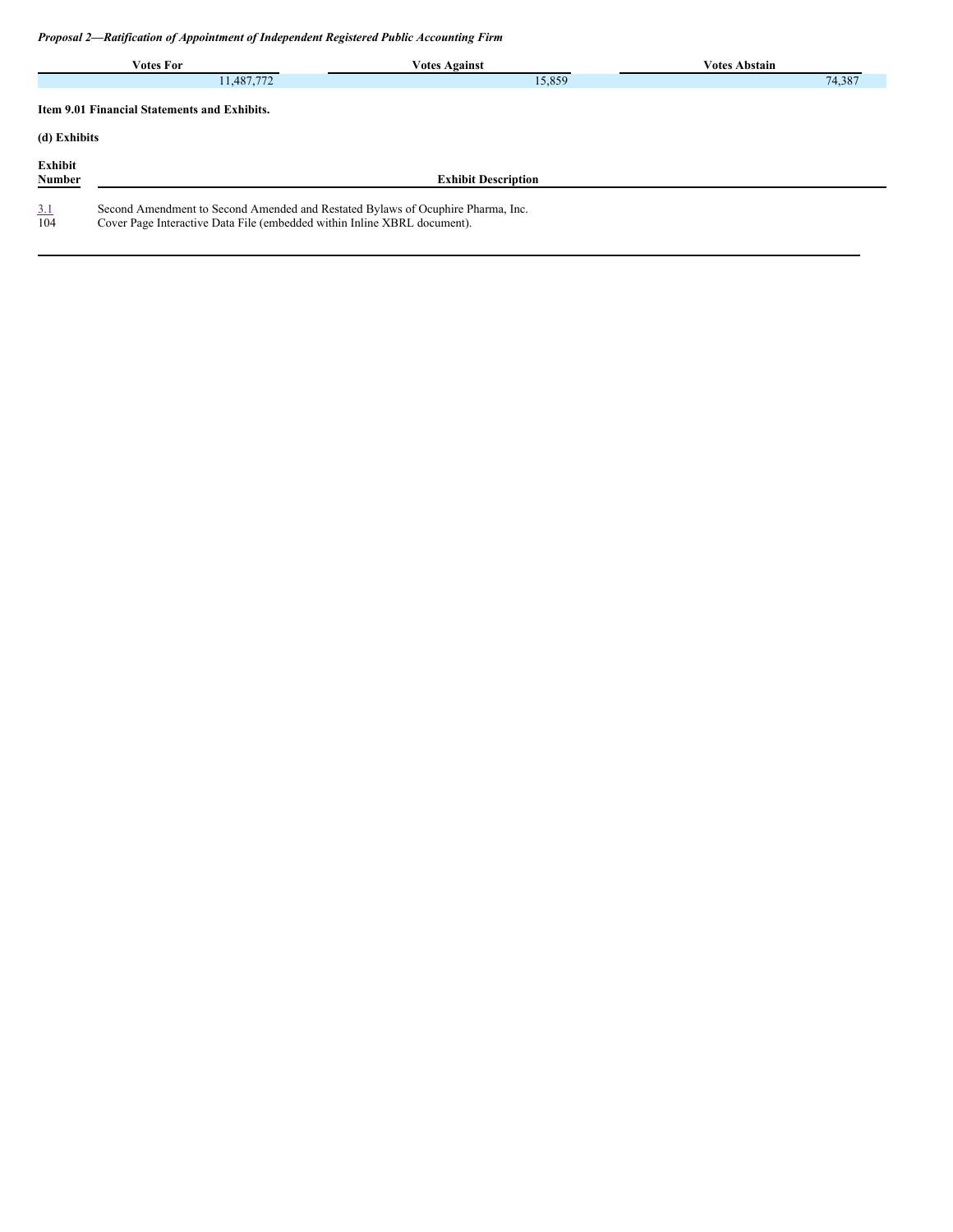## **SIGNATURES**

Pursuant to the requirements of the Securities Exchange Act of 1934, the registrant has duly caused this report to be signed on its behalf by the undersigned hereunto duly authorized.

## **OCUPHIRE PHARMA, INC.**

By: /s/ Mina Sooch

Mina Sooch Chief Executive Officer

Date: June 17, 2022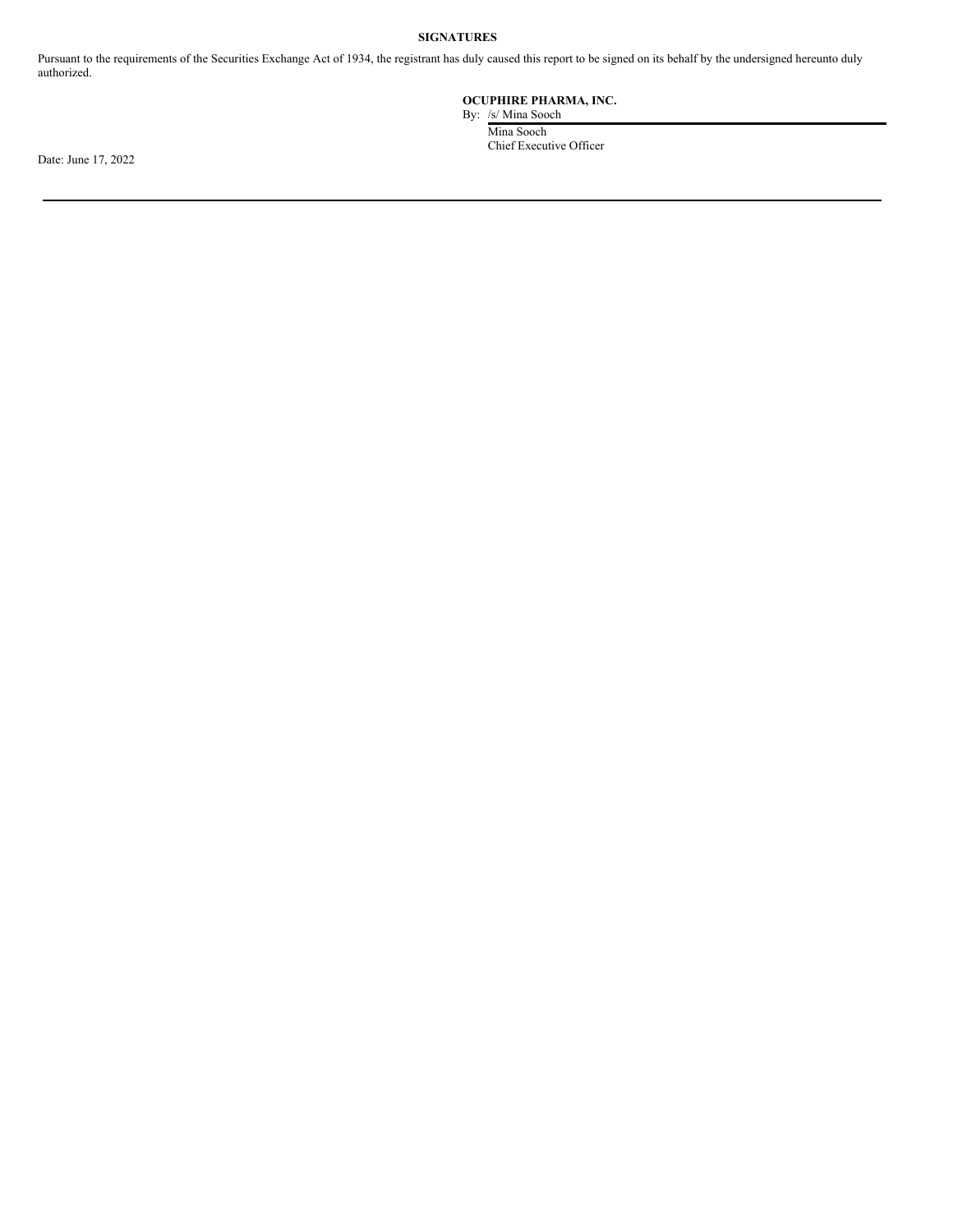#### **SECOND AMENDMENT TO THE SECOND AMENDED AND RESTATED BYLAWS** *of*

# **OCUPHIRE PHARMA, INC.**

<span id="page-4-0"></span>The Second Amended and Restated Bylaws (the "*Bylaws*"), of Ocuphire Pharma, Inc., a Delaware corporation, are hereby amended as follows, effective as of June 15, 2022.

1. Section 8 of ARTICLE III of the Bylaws is hereby amended and restated in its entirety to read as follows:

**"Quorum**. At all meetings of stockholders, except where otherwise provided by statute or by the Amended and Restated Certificate of Incorporation, or by these Bylaws, the presence, in person, by remote communication, if applicable, or by proxy duly authorized, of the holders of a majority of the voting power of the outstanding shares of stock entitled to vote shall constitute a quorum for the transaction of business. In the absence of a quorum, any meeting of stockholders may be adjourned, from time to time, either by the chairperson of the meeting or by vote of the holders of a majority of the voting power of the shares represented thereat, but no other business shall be transacted at such meeting. The stockholders present at a duly called or convened meeting, at which a quorum is present, may continue to transact business until adjournment, notwithstanding the withdrawal of enough stockholders to leave less than a quorum. Except as otherwise provided by statute or by applicable stock exchange rules, or by the Amended and Restated Certificate of Incorporation or these Bylaws, in all matters other than the election of directors, the affirmative vote of the majority of voting power of the shares present in person, by remote communication, if applicable, or represented by proxy at the meeting and entitled to vote generally on the subject matter shall be the act of the stockholders. Except as otherwise provided by statute or by applicable stock exchange rules, the Amended and Restated Certificate of Incorporation or these Bylaws, directors shall be elected by a plurality of the votes of the shares present in person, by remote communication, if applicable, or represented by proxy at the meeting and entitled to vote generally on the election of directors. Where a separate vote by a class or classes or series is required, except where otherwise provided by the statute, or by applicable stock exchange rules, or by the Amended and Restated Certificate of Incorporation or these Bylaws, a majority of the voting power of the outstanding shares of such class or classes or series, present in person, by remote communication, if applicable, or represented by proxy duly authorized, shall constitute a quorum entitled to take action with respect to that vote on that matter. Except where otherwise provided by statute or by applicable stock exchange rules or by the Amended and Restated Certificate of Incorporation or these Bylaws, the affirmative vote of the majority (plurality, in the case of the election of directors) of shares of such class or classes or series present in person, by remote communication, if applicable, or represented by proxy at the meeting shall be the act of such class or classes or series."

2. Except as specifically amended herein, the Bylaws shall remain unchanged and in full force and effect.

**[***Remainder of page intentionally left blank***]**